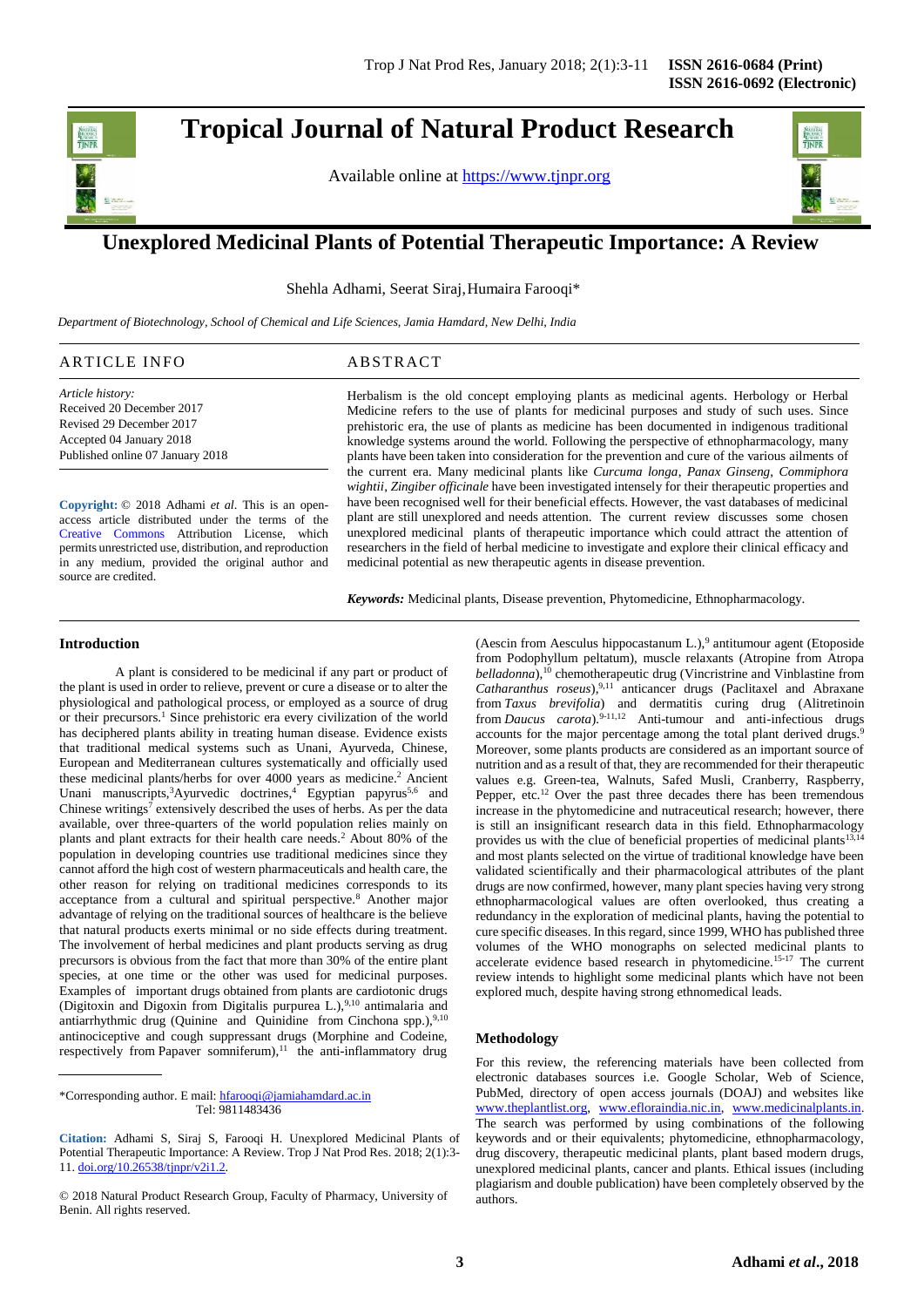#### *Therapeutic medicinal plants: An Indian perspective*

Ayurveda is an ancient health care system which evolved in India, it dates back to about 5000 years ago. It was practiced during Vedic period of India. About 700 plants were described in Charaka Samhita and Sushruta Samhita during the 1<sup>st</sup> millennium BC.<sup>4,18</sup> Ayurvedic System of India aims to preserve, promote and sustain good health and prevent diseases through healthy lifestyle practices. The literal meaning of Ayurveda is the "Science of life". It is estimated that about 7,500 plants are used in local health traditions in most rural and tribal villages in India. Herbal treatments are the most popular form of Traditional Medical System in such regions.<sup>19</sup> Considering the emerging challenges in the healthcare system, there is need to integrate Ayurveda into the medical system for the management and treatment of lifestyle-related diseases. Ayurveda can offer Drug-free society by curing and managing the diseases and improving the quality of life. In order to augment the traditional system of medicine, Government of India has set up a National Level Policy for growth, promote and development of the Traditional System of Indian Medicine. The Ministry of Ayurveda,Yoga and Naturopathy ,Unani,Siddha and Homeopathy (AYUSH) has created separate departments for Ayurveda, Yoga and Naturopathy, Unani, Siddha and Homoeopathy collectively known as AYUSH. Figures 1 and 2 show the different school of thoughts exploring and employing the use of medicinal plants in the prevention and cure of diseases and their respective percentages.

#### *Bioactive constituents from medicinal plants*

Phytochemicals (from the Greek word phyto, meaning plant) are biologically active, naturally occurring chemical compounds found in plants, which provide health benefits for humans other than those attributed to macronutrients and micronutrients.<sup>20</sup> These specific compounds are synthesized by primary or rather secondary metabolism of living organisms with an aim to provide defense against environmental factors and infectious agents in plants.<sup>21</sup> The biological activity of secondary metabolites is not only restricted to plant defense system but have also been used to cure various human diseases. Secondary metabolites present in plants as organic compounds provide definite physiological action on the human body. Plant active bioconstituents are known to have a vast range of therapeutic activity ranging from antibacterial, antiviral, immunomodulatory, anti-inflammatory to most extensive anticancer activity. These bioactive substances include tannins, alkaloids, carbohydrates, terpenoids, steroids and flavonoids.<sup>22</sup> These can be derived from barks, leaves, flowers, roots, fruits orseeds.<sup>23,24</sup>

The major active components present in medicinal plants are broadly classified as under:

#### *Phenolics*

Phenolics comprise the largest group of secondary metabolites with wide distribution and a myriad of characteristics. Phenols have a distinctive ability to form non-covalent, intermolecular complexes with each other and with both large and small molecules. Phenolics possess an aromatic ring bearing one or more hydroxyl groups and their structures may range from that of a simple phenolic molecule to that of a complex high molecular weight polymer. Phenolics are derived from pentose phosphate, shikimate, and phenylpropanoid pathways in plants.<sup>25</sup> The major characteristics of polyphenols are radical-scavenging capacity, which is involved in antioxidant properties (key factor involved in the chemical defense of plants against pathogens and predators and in plant-plant interferences), and the ability to interact with proteins.<sup>26</sup> Phenolic compounds as functional food render their effects via anti-oxidation and relief from oxidative stress and its consequences. The anti-oxidative effect of phenolic in functional foods is due to the direct free radical scavenging activity, reducing activity and an indirect effect arising from chelation of pro-oxidant metal ions.<sup>26</sup> The chelation of metal ions generally requires ortho-dihydroxylation on the phenyl ring in phenolic acids and flavonoids or the presence of a 3- or 5-hydroxyl group of flavonoids.<sup>27</sup> Dietary polyphenols from food industry are the good source of antioxidants and are one of the main composition of the nutraceutical products available in the market. The most important dietary phenolics are the phenolic acids (including hydroxybenzoic and hydroxycinnamic acids), polyphenol (hydrolyzable and condensed tannins) and flavonoids, the latter being the most primitively studied group.<sup>28</sup>

# *Terpenoids (terpenes)*

The terpenes, also known as isoprenoids, are the largest class of phytonutrients in green foods, soy plants and grains.<sup>29</sup> The importance of terpenes to plants relates to their necessity to fix carbon through



**Figure 1:** Percentage of plant species utilization under different medicinal set up (Source: NMPB, 2008).



**Figure 2:** Canopy of Various School of Medicine in India.

photosynthetic reactions using photosensitizing pigments. Terpenes have a unique antioxidant activity in their interaction with free radicals. Terpenes react with free radicals by partitioning themselves into fatty membranes by their long carbon side chain.<sup>30</sup> Perhaps the most studied of the terpene antioxidants are the tocotrienols and tocopherols. The biological relevance of terpenoids are well established.<sup>31</sup> The use of *γ*tocotrienols, a mixed isoprenoid, and *β*-ionone, a pure isoprenoid, to suppress the growth of diverse tumour cell lines via initiation of apoptosis and concomitant arrest of cells in the G1 phase of the cell cycle have been reported.<sup>32</sup>

#### *Alkaloids and other nitrogen-containing metabolites*

Alkaloids are natural products that contains heterocyclic nitrogen atoms that are basic in character. Alkaloids are naturally synthesized by large numbers of organisms, including animals, plants, bacteria and fungi. Alkaloids are significant for the protection and survival of plant because they ensure their survival against micro-organisms (antibacterial and antifungal activities), insects and herbivores (feeding deterrents), <sup>33</sup> and also against other plants by means of allopathically active chemicals.<sup>34</sup>.Alkaloids derived from higher plants exhibits marked pharmacological activity.<sup>34</sup> Functional foods with alkaloids have numerous pharmacological activities including antihypertensive effects, antiarrhythmic effect, antimalarial activity, antiviral and anticancer actions.<sup>34</sup>

#### *Saponins*

Saponins glycosides widely distributed in the plant kingdom, include a diverse group of compounds characterized by their structure containing a steroidal or triterpenoid aglycone with one or more sugar chains.<sup>35</sup> Their structural diversity is reflected in their physicochemical and biological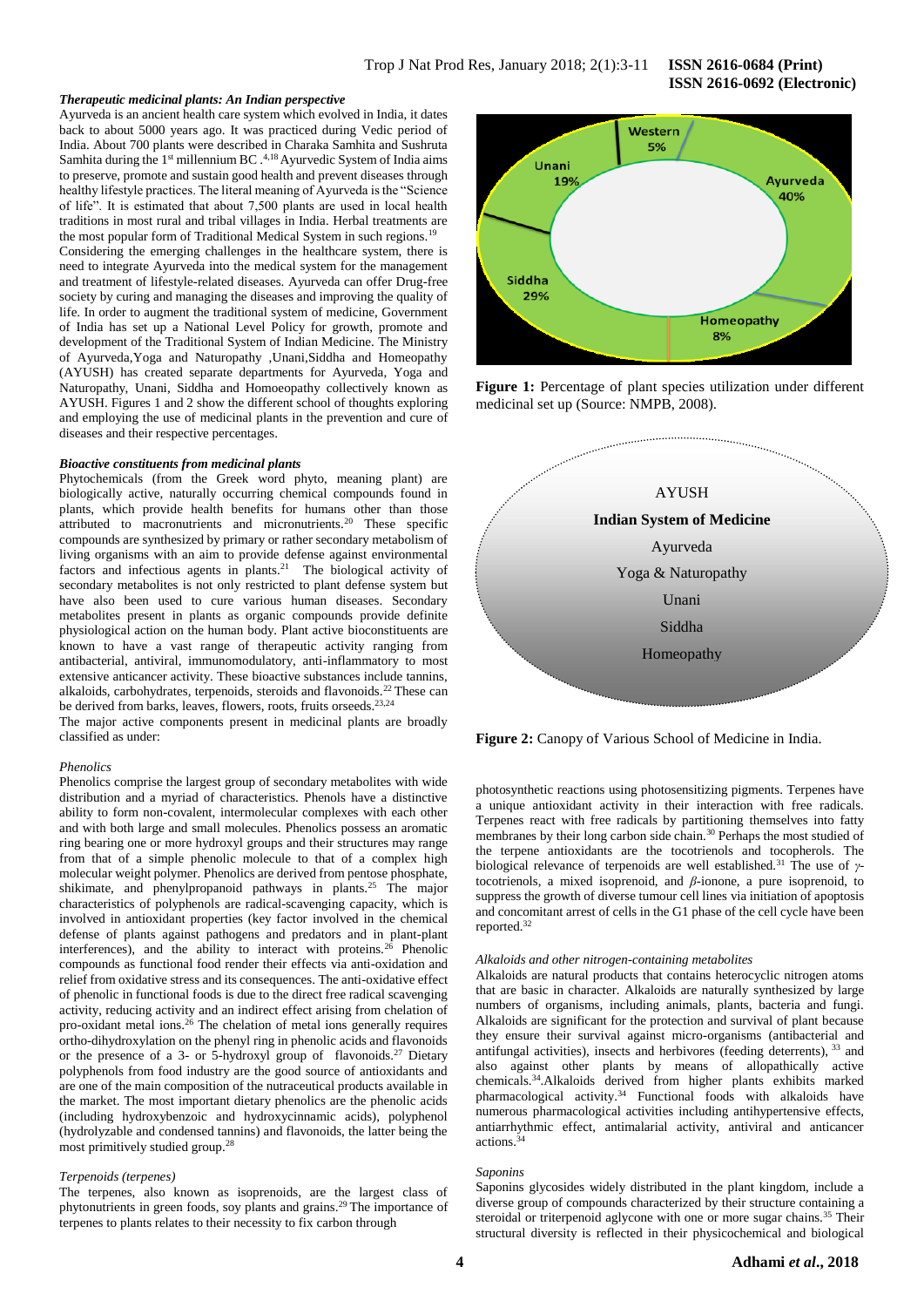properties, which are exploited in a number of traditional (as soaps, fish poison, and molluscicides) and industrial applications,<sup>36</sup> saponins in foods have traditionally been considered as "anti-nutritional factors" and in some cases have limited their use due to their bitter taste.<sup>37</sup> Therefore, most of the earlier research on processing of saponins targeted their removal to facilitate human consumption. 38,39 However, food and non-food sources of saponins have come into renewed focus in recent years due to increasing evidence of their health benefits such as cholesterol lowering<sup>40</sup> and anticancer properties<sup>41-43</sup> The proposed mechanism of anti-carcinogenic properties of saponins includes direct cytotoxicity, immune-modulatory effects, bile acid binding and normalization of carcinogen-induced cell proliferation.42,44 Recent research has established saponins as the active components in many herbal medicines<sup>44</sup>and highlighted their contributions to the health benefits of foods such as soybeans<sup>44</sup> and garlic.<sup>45</sup> Saponins are often used to permeabilize membranes in order to make intracellular compartments accessible for antibodies.<sup>46</sup>

# **Unexplored Medicinal Plants of Therapeutic Importance**

## **1.** *Faujasiopsis flexuosa* **(Lam.) C. Jeffrey (Asteraceae)**

*Faujasiopsis flexuosa* (Lam.) C. Jeffrey belonging to the family Compositae, is an indigenous medicinal plant covering the habitat of Mascarene Island in Mauritius.<sup>47</sup> This plant has been used for the cure of dysentery and diabetes by the local practitioners of the region and has been recognised as an important traditional medicine to be used in many formulations.48,49 Recent studies indicate its therapeutic potential as an antioxidant, $50,51$  antimicrobial and immunomodulatory agents. $52$  It has also been shown to possess antidiabetic effects in vitro thereby indicating its ethnopharmacological value,<sup>53,54</sup> phytochemical evaluation reveals alkaloids as the active constituent of the plant. Recently, fourteen pyrrolizidine alkaloids have been isolated from the crude leaves and stem extracts of *Faujasiopsis flexuosa*, however, some toxic alkaloids have also been reported from the species.<sup>55</sup> Despite evidence from in vitro studies, no in vivo documentation for its therapeutic potential has been recorded so far. $^{56}$ 

#### **2.** *Elephantorrhiza elephantina*

*Elephantorrhiza elephantina* is one of the nine species belonging to the genus Elephantorrhiza.<sup>57</sup> The shrub has a peculiar morphological characteristic of having large underground stem of up to 8 m long which confers to it a title as 'Elephant Root'. Its habitat ranges from hot and patchy dry areas of grasslands to open acacia combretum gregarious scrub.<sup>58</sup> Many species belonging to this genus are highly regarded as medicinal plants in Southern Africa. 59,60 *Elephantorrhiza elephantina* has a vast ethnopharmacological evidence and has been used in curing several ailments in different parts around the world where it is considered indigenous. A detailed information on region based ethnopharmacological uses of *Elephantorrhiza elephantina* has been given in a review by Maroyi Alfred.<sup>61</sup> The major disorders treated with this shrub are gastrointestinal problems where it has been found very effective in the treatment of bloody diarrhoea and dysentery,<sup>62</sup> it is also used to treat skin diseases like acne,<sup>63</sup> sexual disorders like erectile dysfunction, syphilis, herpes, HIV/AIDS.<sup>64-</sup> <sup>66</sup> It is also sold as herbal medicines in the local markets under different vernacular names and is consumed in the form of root decoction.<sup>67</sup> It is also utilize as fodder for animals in South Africa and have been considered as a veterinary medicine. $68,69$  A wide range of phytochemicals such as anthocyanidins, <sup>70</sup> anthraquinones, <sup>70</sup> esters, fatty acids, phenolic compounds, flavonoids, <sup>70</sup> glycosides, polysterols, saponins, <sup>71</sup> sugars, tannins, and triterpenoids have been isolated from rhizome extracts of *E. elephantina*. <sup>72</sup> In some studies aqueous root extracts have been found to exert antimicrobial, antidiarrheal, cytotoxic and anti-inflammatory effects.<sup>72</sup>The extensive consumption rate of the plant in the form of herbal medicines validated by in vitro studies makes *Elephantorrhiza elephantina* a suitable candidate for pre-clinical studies.

#### **3.** *Tithonia diversifolia* **(Hemsl) A.Grey.**

*Tithonia diversifolia* (Hemsl) A. Grey. commonly known as Mexican sunflower is an aggressive invading weed which originally belongs to North and Central America,<sup>73</sup> having been introduced into other regions of the world such as Africa, Asia and Australia. <sup>74</sup> In folklore medicine around the world, it is used for the treatment of myriad of ailments,<sup>75</sup> ranging from abscesses, hematomas, muscle cramps, skin infections to diseases of major concern like malaria,  $76-78$  and liver damage.  $79,80$ Sesquiterpenes are the major constituent of the plant.<sup>81</sup> Recent studies on Tagitinins isolated from *T. diversifolia* have shown anti-inflammatory<sup>82</sup> and anticancer activities and regulation of the pro-inflammatory

cytokines IL-6, IL-8 and TNF-α.<sup>82-84</sup> In a study conducted by Lu et al.<sup>81</sup> induction of apoptosis by ethyl acetate extracts of *T. diversifolia* leaves in human hepatoma (HepG2) cells was observed, indicating its potential role in cancer cure.<sup>80,85</sup> In another study, saponins derived from *T*. *diversifolia* induces significant reduction in the level of triglycerides, low density lipoprotein (LDL), cholesterol, creatinine, urea, lactate dehydrogenase (LDH) , packed cell volume (PCV) and hemoglobin with a concomitant increase in high density lipoprotein (HDL), white blood cell and lymphocyte in normal rats when 20-100 mg/kg of saponins rich extract was administered, suggesting its anti-inflammatory and cholesterol lowering potential.<sup>86</sup>

#### **4.** *Glycyrrhiza uralensis*

*Glycyrrhiza uralensis* popularly known as Chinese Licorise/Gancao is indigenous to Northern China, Mongolia and Siberia. Licorise from Glycyrrhiza family is a well-known herbal medicine in Chinese system of Medicine and have been documented in the Chinese Pharmacopeia.<sup>87</sup> Traditionally, Gancao, is used as a flavouring agent and sweetening agent in tobaccos, chewing gums, candies, and toothpaste.<sup>88</sup> *Glycyrrhiza glabra* a well-known species form the same genus have been found to contain compounds like glycyrrhizin, liquiritin, liquiritigenin, and isoliquiritigenin<sup>89</sup> having antioxidant, anti-inflammatory, antiviral, cytotoxic, anticancer, <sup>90</sup> antidiabetic, skin-whitening and cholinergic activities.91-94 Most of the studies conducted on *Glycyrrhiza glabra* promotes its therapeutic potential, however not much attention has been paid to *Glycyrrhiza uralensis* which shows some differences in its chemical composition from *Glycyrrhiza glabra*. <sup>95</sup> Biological studies have revealed the presence of phenolic compounds, flavonoid glycosides and triterpenoid saponins.91,92 Recent investigations on *Glycyrrhiza uralensis* have led to the isolation of bioactive compounds like isoprenylated phenols which was found to have therapeutic effects against cancer<sup>96</sup> and liver damage.<sup>97-99</sup> Echinatin a potent Nrf2 activator isolated from *Glycyrrhiza uralensis* attenuated CCl4-induced liver damage in mice indicating its hepatoprotective potential.<sup>99</sup> Free phenols rich ethanol crude extract or ethyl acetate extract activated Nrf2 transcription was measured as significant compared to the aqueous extract rich in flavonoid glycosides and triterpenoids saponins.<sup>99</sup> In a study conducted by Joa *et al*., ethanol extract of *G. uralensis* licorice root induced apoptosis in MCF-7 human breast cancer cell lines via G1 cell cycle arrest through upregulation of tumour suppressor protein p53, BAX and downregulation of Cyclin E and CdK2 genes.<sup>97</sup> In another study, Isoliquiritigenin induced apoptosis in MGC-803 gastric cancer cell line was observed.<sup>98</sup> In another study, colon cancer cell line (CT-26) was treated with different concentrations of *G. uralensis* polysaccharides. The polysaccharides showed significant antitumor effects after 72 h of treatment with an elevation in the expression of IL-7 suggesting immunomodulatory effect.<sup>99</sup> Thus, much focus should be placed on further evaluation of bioactive compounds from this plant.

# **5.** *Graptopetalum paraguayense*

*Graptopetalum paraguayense* is a traditional Chinese herb that is cultivated originally in Mexico. It possesses several health benefits. It is popular as hepatoprotective agent in archaic Chinese prescription, *Graptopetalum paraguayense* (GP) is able to alleviate hepatic disorders,<sup>100-102</sup> lower blood pressure,<sup>104</sup> relieve pain, treat infections, inhibit inflammation<sup>105</sup> and improve brain function.<sup>105</sup> *G*. *paraguayense* contains various antioxidants, such as Gallic acid, Quercetin, Genistein and Daidzein.<sup>106</sup> The contents of the acid, Quercetin, Genistein and Daidzein.<sup>106</sup> The contents of the phytochemicals is at maximum at immaturity and decreases with ageing.<sup>106</sup> Polyphenolic compounds, such as flavonoids and anthocyanins in the extracts of the leaves of *G. paraguayense* in in vitro studies have demonstrated the ability to scavenge free radicals and exhibit antioxidant and antiproliferative effects against liver cancers.<sup>107</sup> Besides, *G. paraguayense* has shown anti-cancer and high cytotoxic effects by downregulation of several onco-proteins in hepatocellular cancer cell line (HepG2). <sup>102</sup> In a pre-clinical study conducted by Lin *et al*. <sup>102</sup> gene expression studies on dimethyl nitrosamine induced liver injuries on rats demonstrated the reversing of hepatic damage by restoring the abnormal expression level of alanine aminotransferase (ALT), aspartate transaminase (AST) ,Bilirubin, alkaline phosphatase (ALP), alphafetoprotein (AFP), blood urea nitrogen (BUN), prothrombin time (PT) and platelet (PLT) without any change in the gene profile of liver health of the control group.<sup>102</sup> Anti-inflammatory effects of water extracts of GP in another study was observed where inflammatory markers CRP, TNF-α, IL-6 were found to be downregulated after 12 weeks of supplementation of the prepared extracts to the patients suffering from metabolic syndrome.<sup>103</sup> GP was found to be highly beneficial for the treatment of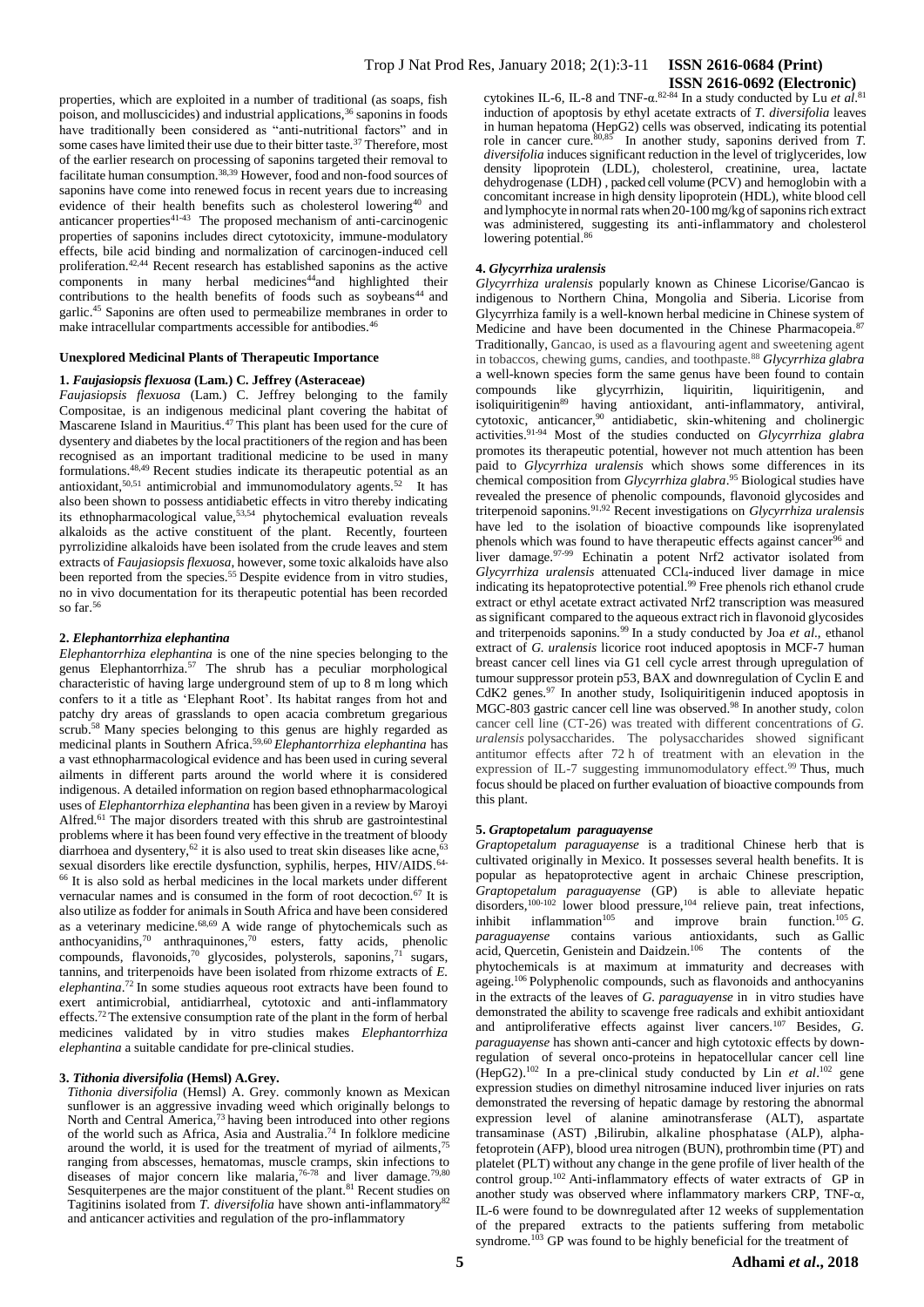# **Table 1:** Summarized List of Unexplored Medicinal Plants and Their Therapeutic Activities

| S.No. | Plant Name                                    | Vernacular<br>Name                       | Family           | Habitat/<br>Origin                               | Part Used        | <b>Traditional Uses</b>                                                                                                     | Pharmacological<br>Potential                                                   | References                    |
|-------|-----------------------------------------------|------------------------------------------|------------------|--------------------------------------------------|------------------|-----------------------------------------------------------------------------------------------------------------------------|--------------------------------------------------------------------------------|-------------------------------|
| 1.    | Faujasiopsis<br>flexuosa (Lam.) C.<br>jeffrey | Zigzag,<br>Liane Zig-Zag                 | Compositae       | Mauritius                                        | Leaves<br>Stem   | Dysentery<br><b>Diabetes</b>                                                                                                | Antioxidant<br>Antimicrobial<br>Antidiabetic<br>Immunomodulatory               | 50,51<br>52<br>53,54<br>52    |
| 2.    | Elephantorrhiza<br>elephantina                | Elephant's<br>Foot,<br>Eland's Bean      | Fabaceae         | South<br>Africa                                  | Rhizome<br>Roots | Dermatitis<br>Gastrointestinal<br><b>Disorders</b><br>Sexual disorders<br><b>Bloody Diarrhoea</b><br>Veterinary<br>Medicine | Cytotoxic<br>Antimicrobial<br>Antidiarrheal<br>Antiviral                       | 72<br>62<br>64,65,66          |
| 3.    | Tithonia diversifolia<br>(Hemsl) A.Grey.      | Mexican<br>Sunflower,<br>Tree Marigold   | Asteraceae       | North and<br>Central<br>America                  | Leaves           | Hepatic Disorders<br>Malaria<br>Abscesses<br>Hematomas<br>Skin Infection<br>Menstrual muscle<br>cramps                      | Antimalarial<br>Anti-tumor<br>Anti-inflammatory<br>Anticancer                  | 76,77,78<br>85<br>82<br>84,85 |
| 4.    | Glycyrrhiza<br>uralensis                      | Licorise,<br>Gancao                      | Fabaceae         | Northern<br>China<br>Mongolia,<br>Siberia        | Roots            | Cough,<br>Influenza,<br>Hepatic disorders,<br>Antispasmodic                                                                 | Hepatoprotective<br>Immunomodulatory<br>Anti-cancer                            | 97,98,99<br>99<br>9,98        |
| 5.    | Graptopetalum<br>paraguayense                 | Ghost Plant,<br>Mother of<br>Pearl Plant | Crussulaceae     | Mexico                                           |                  | Diuretic,<br>Hepatic Disorders,<br><b>Blood Pressure</b><br>Lowering                                                        | Antioxidant<br>Anticancer<br>(Hepatocellular<br>carcinoma),<br>Neuroprotective | 102, 107<br>105               |
| 6.    | Acer saccharum<br>Acer rubrum                 | Red Maple,<br>Swamp                      | Sapindaceae      | North<br>America                                 | Bark/Sap         | Expectorant,<br>Sore Eyes<br>Diuretics                                                                                      | Anti-inflammatory<br>Antiproliferative                                         | 111<br>112                    |
| 7.    | Crocus sativus                                | Zafran<br>Saffron                        | <i>Iridaceae</i> | Mediterra-<br>nean<br>Europe,<br>Western<br>Asia | Stigma           | Aphrodisiac<br>Antipoison<br>Dysentery<br>Measles<br>Wound healing,<br>Abscesses                                            | Anti-carcinogenic<br>Immunomodulatory                                          | 114,115                       |

liver disorders including Hepatitis, Cirrhosis, Fibrosis, and Hepatocellular carcinoma reoccurrence episodes post-surgery/chemotherapy.

#### **6.** *Acer saccharum* **and** *Acer rubrum*

Among the maple (Acer) species that are native to North America, the sugar (*Acer saccharum* Marsh) and red (*A. rubrum* L.) maples are well known for yielding maple syrup, a natural sweetener that is obtained by concentrating the sap of these trees. There has been considerable interest in the identification of compounds from both maple sap and syrup.<sup>108-110</sup> Furthermore, phenolic-enriched extracts of maple sap and syrup have been reported to show antiproliferative effects against a panel of human tumour cell lines.<sup>111</sup> The antiproliferative effects of maple syrup in colon cancer cells were also seen without any apoptosis induction indicating potential anti-colon cancer effects by cell cycle arrest mechanism.<sup>112</sup>

#### **7.** *Crocus sativus*

Saffron is the dried stigma of *Crocus sativus* and has been used for centuries in traditional medicine mainly for its aroma and food colouring properties, healing properties, as well as for the treatment of various pathological conditions. The phytochemistry and pharmacological experiments have indicated that crocin and safranal, the major active ingredients of saffron,<sup>113</sup> exert important actions, such as antioxidant, antitumour, anti-diabetic, anti-inflammatory and anti-atherosclerotic activities.<sup>114</sup>It has been suggested that the cytotoxic effect of saffron is associated with the interaction of carotenoids with topoisomerase II, an enzyme regulating cellular DNA and proteins synthesis.<sup>115</sup> The market value of saffron is high, despite this fact, saffron is in a regular consumption by the Indian Population in its oral form and is considered asheritage medicinal plant.<sup>116</sup> Table 1 gives the concise description of the above-mentioned plants. The chemical constituents of the abovementioned unexplored plants have been described in Figure 3.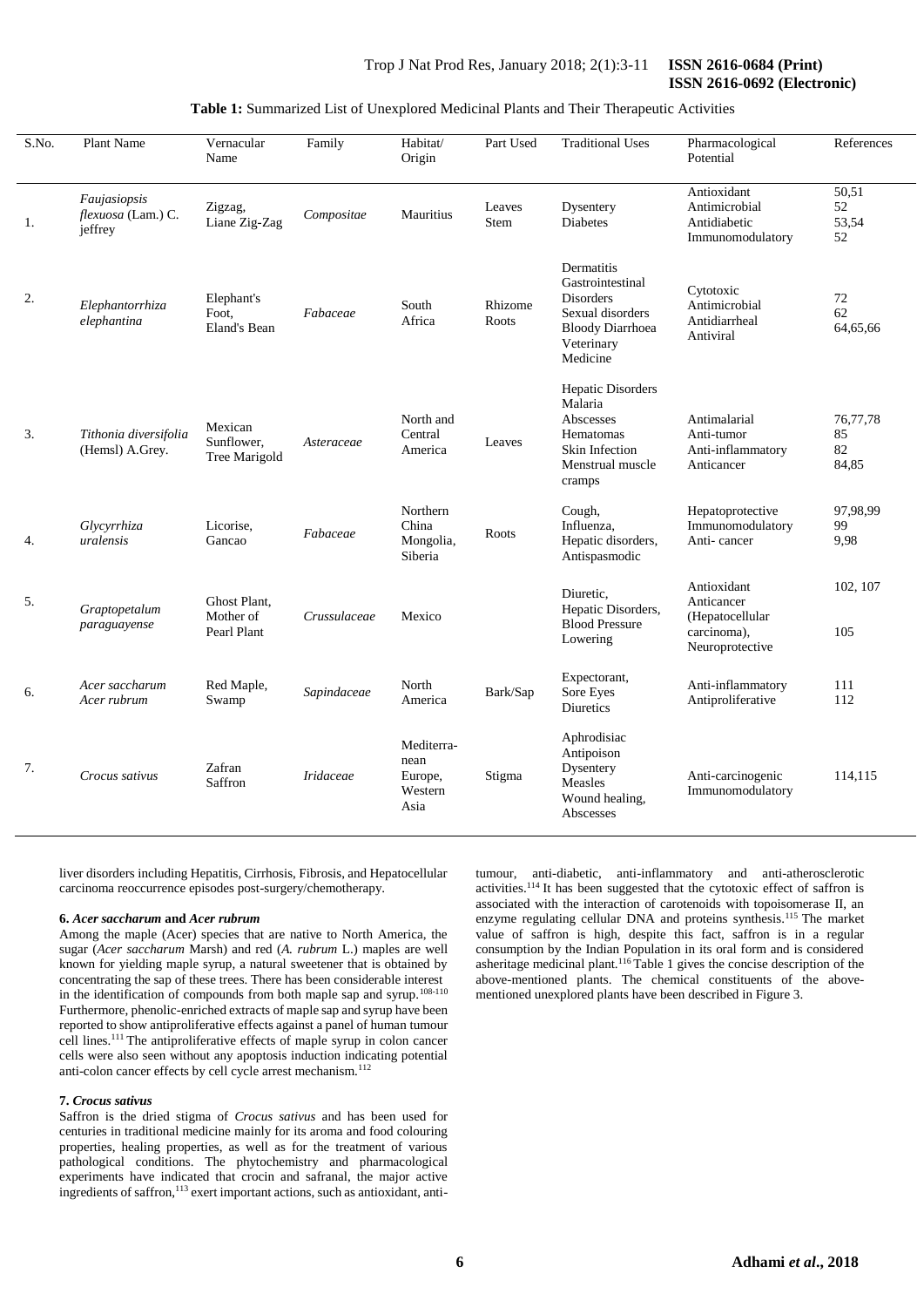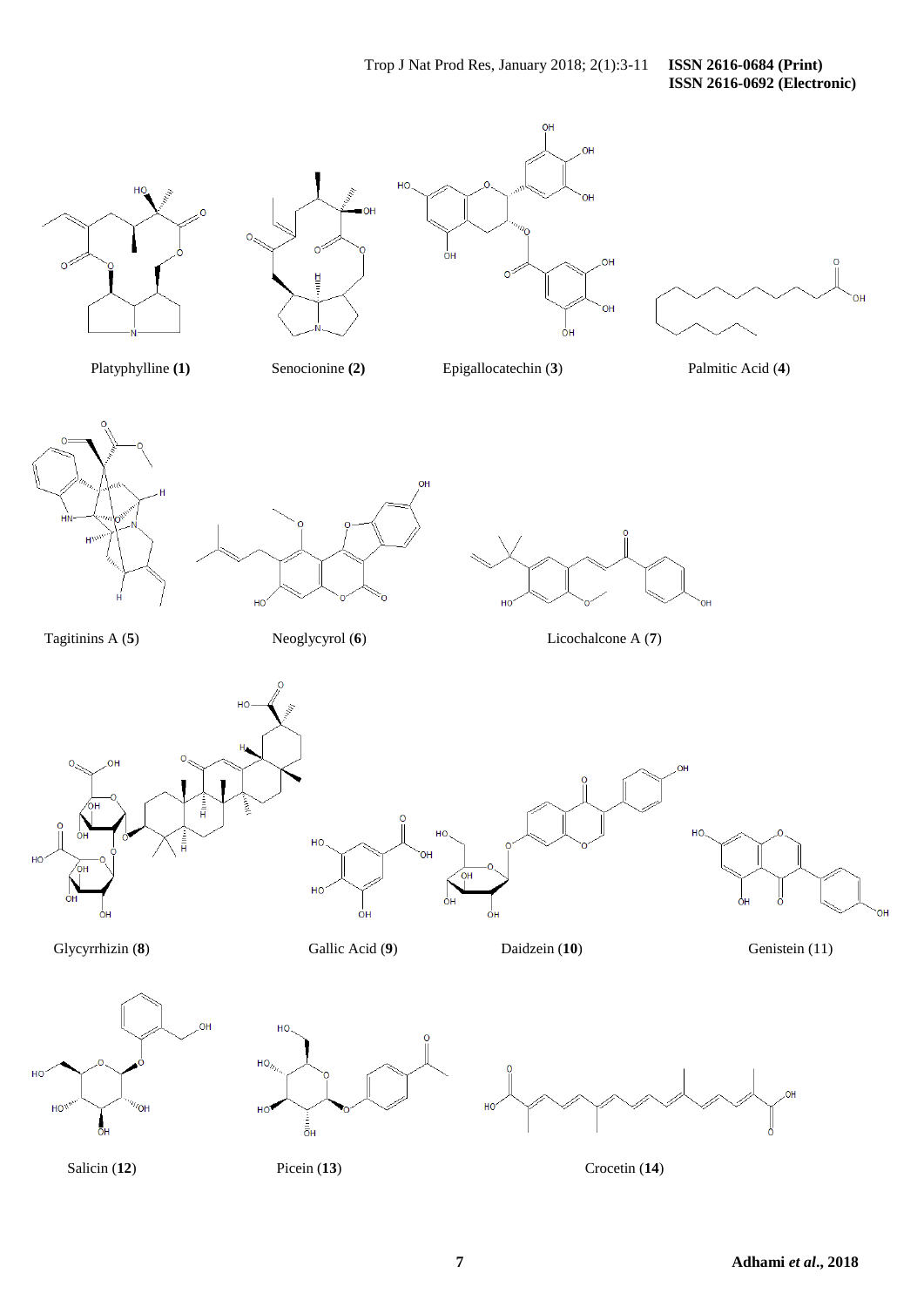

**Figure 3:** Molecular structures of the chemical constituents present in the unexplored medicinal plants: **1** and **2** - from *Faujasiopsis flexuosa*, **3** and 4 - from Elephantorrhiza elephantina, 5 - from Tithonia diversifolia, 6, 7 and 8 - from Glycyrrhiza uralensis, 9, 10 and 11 - from Graptopetalum paraguayense, **12** and **13** - from *Acer* Saccharum, **14**, **15** and **16** - from *Crocus Sativus*.

## **Conclusion**

The available literature explores the therapeutic usefulness for those plants which have not come under the scrutiny of clinical research for the development of novel plant based drugs. So far, only a minute percentage of medicinal plants have been identified and characterized for their beneficiary effects and studied at pre-clinical and clinical trial levels. However, with the huge availability of millions of plant species on the earth there is always a possibility for the exploration of plants with tremendous beneficial effects. In the present review, few examples of such unpopular plants have been discussed, which is backed by ethnomedical lead along with pharmacological and therapeutic information and still there are hundreds of unexplored medicinal plants that need much detailed survey. The isolation, identification of active principles and pharmacological studies of the active phytoconstituents of the discussed plants may be considered and studied elaborately in order to be employed in the treatment of various diseases.

# **Conflict of interest**

The authors declare no conflict of interest.

#### **Authors' Declaration**

The authors hereby declare that the work presented in this article is original and that any liability for claims relating to the content of this article will be borne by them.

#### **Acknowledgements**

We acknowledge the support of institute's accession policy for journal databases in the collection and preparation of this review.

## **References**

- 1. Arias TD. Glossary of Drug Development, evaluaciónyuso. Pan American Health Organization. WHO Washington D. C.1999.
- 2. Introduction and importance of medicinal plants and herbs. [Online]. 2016 [cited 2016 May 20]. Available from [https://www.nhp.gov.in/index.htm.](https://www.nhp.gov.in/index.htm)
- 3. Alavi S. Unani medicine in the nineteenth century public sphere: Urdu texts and the Oudh Akhbar. Ind Econ Soc Hist Rev. 2005; 42(1):101-129.
- 4. Dwivedi G, Dwivedi S. History of Medicine: Sushruta the Clinician Teacher Par Excellence (PDF). National Informatics Centre. 2007; 243-244 p.
- 5. Klein V, Carl H. The Medical Features of the Papyrus Ebers. Chicago: Press of the American Medical Association. 1905.
- 6. Nunn JF. Ancient Egyptian Medicine. Norman: University of Oklahoma Press. 1996; 6.
- 7. Cai JA. Historical overview of traditional Chinese medicine and ancient Chinese medical ethics. The China Institute for History of Medicine and Medical Literature. 2010.
- 8. Marc DQ, Sosef, Andel TV. Why ritual plant use has ethnopharmacological relevance. J Ethanopharmacol. 2016; 188:48-56.
- 9. Rates SMK. Plants as source of drugs. Toxicon. 2001; 39(5):603–613.
- 10. Fabricant DS, Farnsworth NR. The value of plants used in traditional medicine for drug discovery. Environmental Health Perspectives. 2001; 109(1):69–75.
- 11. Prasad S, Tyagi AK. Traditional medicine: the goldmine for modern drugs. Adv Tech Bio Med. 2015; 3(1):1-2.
- 12. World Health Organization (WHO), WHO Traditional Medicine Strategy 2002-2005 [Online]. Geneva, 2002 [cited 10 October 2003]. Portable Document Format. Available from Internet: [http://www.who.int/medicines/library/trm/trm\\_strat\\_](http://www.who.int/medicines/library/trm/trm_strat_eng.pdf) [eng.pdf](http://www.who.int/medicines/library/trm/trm_strat_eng.pdf)
- 13. Farnsworth NR. The role of ethnopharmacology in drug development. Ciba Found Symp [Online]. [cited 11 November 1990] Available from: [http://www.ncbi.nlm.nih.gov/pubmed/2086037.](http://www.ncbi.nlm.nih.gov/pubmed/2086037)
- 14. Heinrich M. Ethnopharmacology and Drug Discovery. Compr Nat Prod II. 2010; 3:351-381.
- 15. World Health Organization. WHO monographs on selected medicinal plants [Online]. Vol.1WorldHealth.1999.Availablefrom[:http://kamillaviragzat.](http://kamillaviragzat.hu/wtDocument/browse/root/szakmai%20anyagok/WHO_Monographs_vol1.pdf) [hu/wtDocument/browse/root/szakmai](http://kamillaviragzat.hu/wtDocument/browse/root/szakmai%20anyagok/WHO_Monographs_vol1.pdf)  [anyagok/WHO\\_Monographs\\_vol1.pdf.](http://kamillaviragzat.hu/wtDocument/browse/root/szakmai%20anyagok/WHO_Monographs_vol1.pdf)
- 16. World Health Organization. WHO Monographs on Selected Medicinal Plants vol. 2. 2004; 45-52 p.
- 17. World Health Organization. WHO monographs on selected medicinal plants [Online]. Vol.4WorldHealth.2005.Availablefrom[:http://kamillaviragzat.](http://kamillaviragzat.hu/wtDocument/browse/root/szakmai-anyagok/WHO_Monographs_vol1.pdf) [hu/wtDocument/browse/root/szakmai](http://kamillaviragzat.hu/wtDocument/browse/root/szakmai-anyagok/WHO_Monographs_vol1.pdf)[anyagok/WHO\\_Monographs\\_vol1.pdf.](http://kamillaviragzat.hu/wtDocument/browse/root/szakmai-anyagok/WHO_Monographs_vol1.pdf)
- 18. Kutumbian P. Ancient Indian Medicine. Orient Longman.1999; 233 p.
- 19. Kamboj VP. Herbal medicine. Curr. Sci. 2000; 78:35-39.
- 20. Hasler CM, Blumberg JB. Symposium on Phytochemicals: Biochemistry and Physiology. JN. 1999; 129:756S-757S.
- 21. Bennett RN, Wallsgrove RM, Bennett N, Wallsgrove M. Secondary metabolites in plant defence mechanisms. New Phytol. 1994; 127(72):617–33.
- 22. Edoga HO, Okwu DE, Mbaebie BO. Phytochemicals constituents of some Nigerian medicinal plants. Afr J Biotechnol. 2005; 4(7):685-688.
- 23. Criagg GM, David JN. Natural product drug discovery in the next millennium. J Pharm Biol. 2001; 39(1):8-17.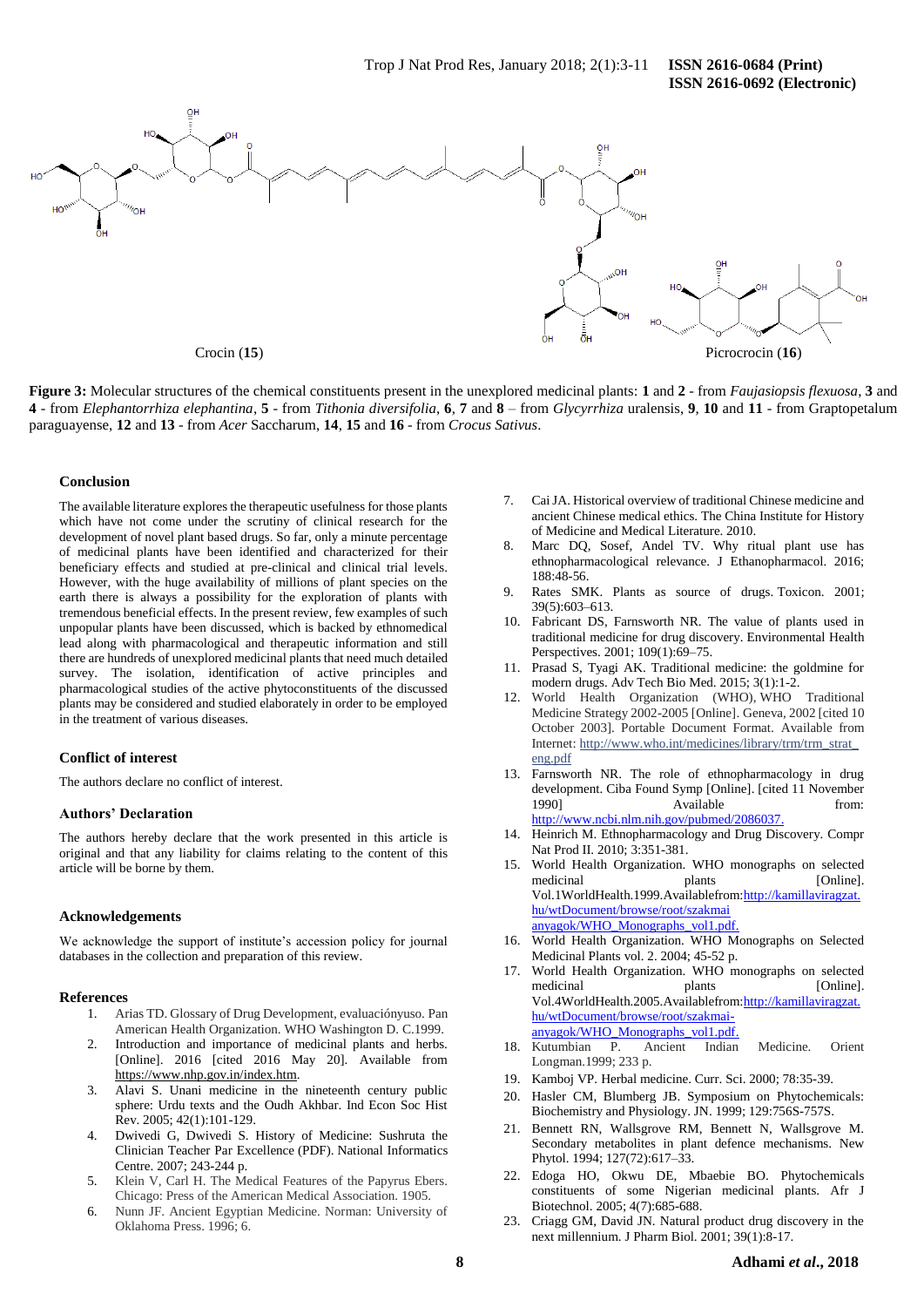- 24. Vasu K, Goud JV, Suryam A, Singara, Chary MA. Biomolecular and phytochemical analyses of three aquatic angiosperms. Afr J Microbiol Res. 2009; 3(8):418-421.
- 25. Escarpa A, Gonzalez MC. An overview of analytical chemistry of phenolic compounds in foods. Crit Rev Anal Chem. 2001; 318:57-139.
- 26. Fernandez PMS, Villano D, Troncoso AM, Garcia-Parrilla MC. Antioxidant activity of phenolic compounds: From *in vitro* results to *in vivo* evidence. Crit Rev Food Sci Nutr. 2008; 48:649-671.
- 27. Obied HK. Biography of biophenols: past, present and future. FFHD. 2013; 3(6):230-241.
- 28. Harborne JB and Baxter H, Gerard PM. Phytochemical Dictionary: A Handbook of Bioactive Compounds from Plants  $(2<sup>nd</sup>$  ed.). London UK: Taylor & Francis, 1999; 976 p.
- 29. Salunkhe DK, Jadhav SJ, Kadam SS, Chavan JK. Chemical, biochemical, and biological significance of polyphenols in cereals and legumes. Crit Rev Food Sci Nutr. 1982; 17:277-305.
- 30. Singh B, Sharma R. Plant terpenes: defense responses, phylogenetic analysis, regulation and clinical applications*.* 3 Biotech. 2015; 5:129–151.
- 31. Wagner KH, Elmadfa I. Biological relevance of terpenoids. Ann Nutr Metab. 2003; 47:95-106.
- 32. Mo H, Elson CE. Apoptosis and cell-cycle arrest in human and murine tumor cells are initiated by isoprenoids. J Nutr. 1999; 129:804-813*.*
- 33. Harvey M, Mc Allan AB. Tannins: Their biochemistry and nutritional properties. Adv Plant Cell Biochem Biotechnol. 1992; 1:151-217.
- 34. Wink M. Chemical ecology of alkaloids. In: M.F. Roberts, M.Wink (eds.) Alkaloids: Biochemistry, Ecology and Medicinal Applications. New York. Plenum Press.1998; 37 p.
- 35. Hostettmann K, Marston A. Chemistry and Pharmacology of Natural Products: Saponins. Cambridge, New York. Cambridge University Press.1995; 548 p.
- 36. Ridout CL, Price KR, DuPont MS, Parker ML, Fenwick GR. Quinoa saponins-Analysis and preliminary investigations into the effects of reduction by processing. J Sci Food Agric. 1991; 54:165-176.
- 37. Price KR, Johnson IT, Fenwick GR. The chemistry and biological significance of saponins in foods and feeding stuffs. Crit. Rev. Food Sci.1987; 26:27-135.
- 38. Oakenfull D. Saponins in food-a review. Food Chem. 1981; 6:19-40.
- 39. Fenwick GR, Price KR, Tsukamoto C, Okubo K. Saponins. In: J.P.F. D'Mello, Duffus CM, Duffus JH (eds). Toxic Substances in Crop Plants. Cambridge: The Royal Soc Chem. 1991; 1:285– 327.
- 40. Kim SW, Park SK, Kang SI, Kang HC, Oh H.J, Bae CY, Bae DH. Hypocholesterolaemia property of Yucca schidigera and Quillaja saponaria extracts in human body. Arch Pharm Res. 2003; 26:1042–1046.
- 41. Rao AV, Sung MK. Saponins as Anticarcinogens. J Nutr. 1995; 125(3):717S-724S.
- 42. Liu J, Henkel T. Traditional Chinese Medicine (TCM): Are polyphenols and saponins the key ingredients triggering biological activities. Curr Med Chem. 2002; 9:1483–1485.
- 43. Gurfinkel DM, Rao AV. Soyasaponins: The relationship between chemical structure and colon anticarcinogenic activity. Nutr Cancer 2003; 47:24-33.
- 44. Kerwin SM. Soy saponins and the anticancer effects of soybeans and soy-based foods. Curr. Med Chem Anticancer Agents 2004; 4:263-272.
- 45. Matsuura H. Saponins in garlic as modifiers of the risk of cardiovascular disease. J Nutr. 2001; 131:1000S–1005S.
- 46. Hall JG, Birbeck MS, Robertson D, Peppard J, Orlans E. Studies on the adjuvant action of beryllium. I. effects on individual lymph nodes. Immunol. 1984; 53(1):105-113.
- 47. Index of the vascular flora of Reunion, 2015. 1. Revision.
- 48. Gurib FA, Guého J, Bissoondoyal MD. Medicinal plants of Mauritius. Rose-Hill, Mauritius. Indian Ocean Publishing. 1995; 1:1-492.
- 49. Gurib FA, Guého J, Bissoondoyal MD. Medicinal plants of Mauritius. Rose-Hill, Mauritius. Indian Ocean Publishing. 1996; 2:1-532.
- 50. Picot CMN, Subratty AH, Mahomoodally FM. Phytochemical profile and antioxidant properties of six medicinal plants traditionally used in the management of diabetes in Mauritius. Pharmacologia. 2013; 5:42-49.
- 51. Poullain C, Girard VE, Smadja J. Plants from Réunion Island: evaluation of their free radical scavenging and antioxidant activities. J Ethnopharmacol. 2004; 95(1):19-26.
- 52. Mahomoodally MF, Mesaik A, Choudhary MI, Subratty AH, Gurib-Fakim A. *In vitro* modulation of oxidative burst via release of reactive oxygen species from immune cells by extracts of selected tropical medicinal herbs and food plants. Asian Pac J Trop Med. 2012; 5(6):440-447.
- 53. Mootoosamy A, Mahomoodally FM. Ethanomedical application of native remedies used against diabetes and related complications in Mauritius. J Ethanopharmacol.2014; 10:413- 444.
- 54. Mahomoodally MF, Subratty AH, Gurib-Fakim A, Choudhary MI, Khan SN. Traditional Medicinal Herbs and Food Plants have the Potential to inhibit Key Carbohydrate Hydrolysing Enzymes *in vitro* and reduce Postprandial Blood Glucose. Sci World J. 2012; 1-9.
- 55. Valenciennes EG, Marvillers A, Thomas H, Beccara J, Roeder E, Weidenfeld H. Pyrrolizidine Alkaloids from *Faujasiopsis flexuosa (Lam.) C. Jeffrey subsp. bourbonensis C. Jeffrey (syn. Faujasia flexuosa (Lam) Baker var. subcordata Cordem).* JONAM. Medwin Publishers. 2017; 1(1):1-4.
- 56. Carene NP, Marie M, Mahomoodally FM. *Faujasiopsis flexuosa* (Lam.) C. Jeffrey (*Asteraceae*) – A Promising Traditionally used Endemic Medicinal Plant from Mauritius. Current. 2017; 3(2):93-99.
- 57. Glen HF. *"Elephantorrhiza*," in Plants of Southern Africa: An Annotated Checklist, Germishuizen, G, Meyer NL (eds), Strelitzia. South Africa, National Botanical Institute, Pretoria. 2003; 14:508.
- 58. Palmer E, Pitman P. Trees for Southern Africa Covering all Known Indigenous Species in Republic of South Africa, South West Africa, Botswana, Lesotho and Swaziland, Cape Town South Africa, A.A. Balkema. 1972; 1-3:703 p.
- 59. Gelfand M, Mavi S, Drummond BR, Ndemera B. The Traditional Medical Practitioner in Zimbabwe. His Principles of Practice and Pharmacopoeia. Gweru Zimbabwe. Mambo Press. 1985; 17:411 p.
- 60. Hutchings A, Scott AH, Lewis G, Cunningham A. Zulu Medicinal Plants: An Inventory. Pietermaritzburg South Africa. University of Natal Press. 1996; 450 p.
- 61. A. Maroyi. "Phytochemical and ethanopharmacological review of *Elephantorrhiza goetzei (Harms) Harms*." APJTB. 2017; 10(2):107-113.
- 62. Saheed S, Ashafa A, Tom O. Cytotoxicity, antimicrobial and antidiarrheal activities of standardised aqueous root extract of *Elephantorrhiza elephantina* (Burch.). Trans R Soc. S. Afr. 2017; 72(1):75-84.
- 63. Mabona U, Viljoen A, Shikanga E, Marston A, Vuuren SV. Antimicrobial activity of southern African medicinal plants with dermatological relevance: from an ethnopharmacological screening approach to combination studies and the isolation of a bioactive compound. J Ethnopharmacol. 2013; 148 (1): 45– 55.
- 64. Maphosa V, Masika PJ, Moyo B. "Investigation of the antiinflammatory and antinociceptive activities of *Elephantorrhiza elephantina* (Burch.) Skeels root extract in male rats," AJB. 2009; 8(24):7068-7072.
- 65. Sigidi MT, Traore A, Boukandou MM, Shisikhawe MP, Ntuli SS, Potgeiter N. Anti-HIV, pro-inflammatory and cytotoxicity properties of selected Venda plants. IJTK 16(4):545-552.
- 66. Amusan OOG. Some ethnoremedies used for HIV/AIDS and related diseases in Swaziland. AJPSB. 2009: 3(1):20-25.
- 67. Dold AP, Cocks ML. The trade in medicinal plants in the Eastern Cape Province, South Africa. S. Afr J Sci. 2002; 98 (11- 12):589–597.
- 68. Moreki JC, Tshireletso K, Okoli IC. Potential use of ethno veterinary medicine for retained placenta in cattle in Mogonono, Botswana. J. Anim. Prod. Adv. 2012; 2(6):303– 309.
- 69. Moreki JC. Documentation of ethnoveterinary practices used in family poultry in Botswana. Vet World. 2013; 6(1):18-21.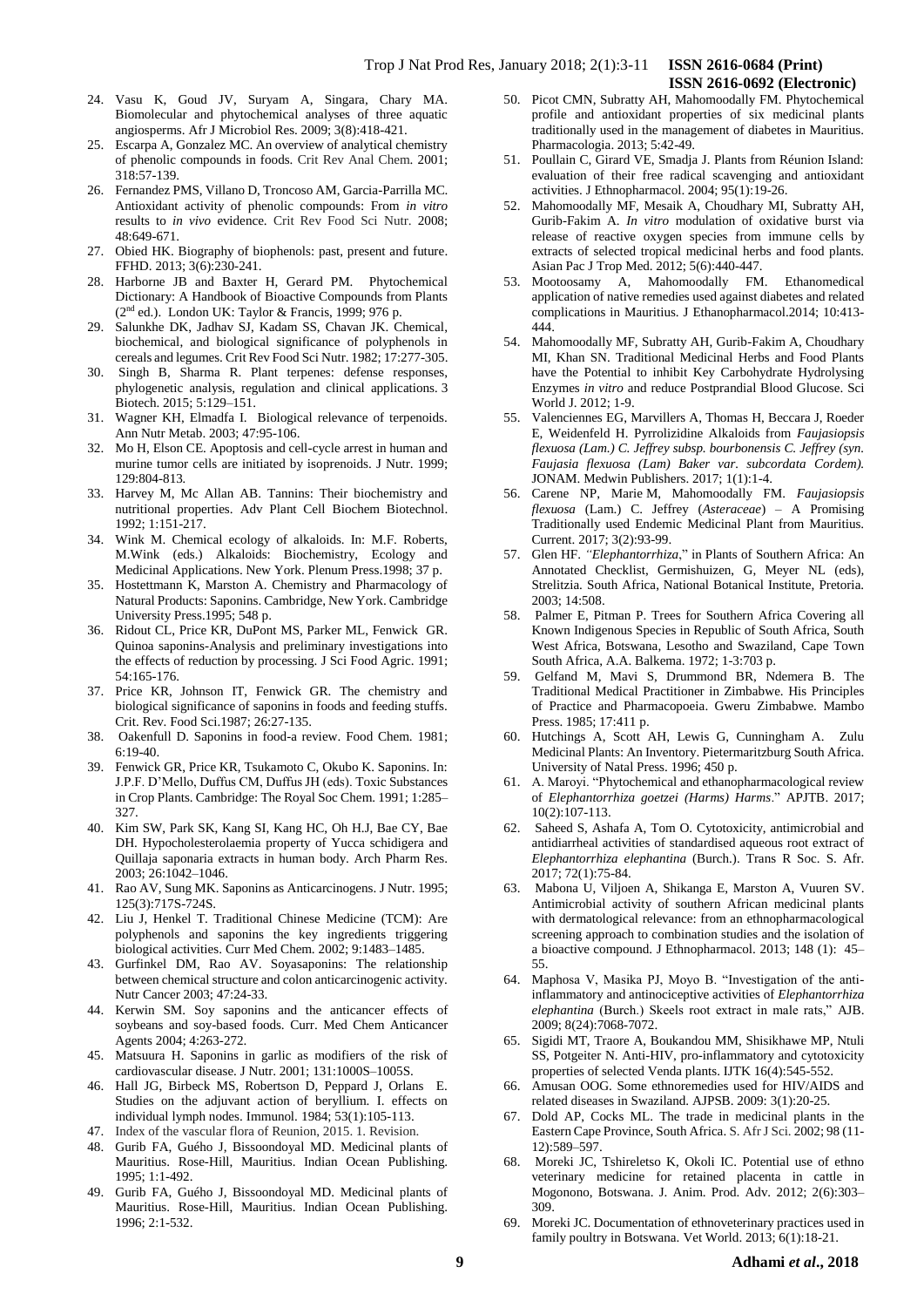- 70. Mpofu SJ, Msagati TAM, Krause RWM. Flavonoids from the rhizomes of *Elephantorrhiza elephantina* and *Pentanisia prunelloides*," J Med Plants Res. 2015; 9(16):531-549.
- 71. Mpofu SJ, Msagati TAM, Krause RWM. Cytotoxicity, phytochemical analysis and antioxidant activity of crude extracts from rhizomes of *Elephantorrhiza elephentina* and *Pentansia prunelloides*. Afr J Trad Comp Alt Med. 2014; 11(1):34-52.
- 72. Aaku E, Office M, Dharani SP, Majinda RRT, Motswaiedi MS. Chemical and antimicrobial studies on *Elephantorrhiza elephantina*. *Fitoterapia*, .1998. 69 (5):464-465.
- 73. Chukwuka KS, Ogunyemi S, Fawole I. Ecological distribution of *Tithonia diversifolia* (Hemsl). A. Gray-a new exotic weed in Nigeria. J. Biol. Sci. 2007; 7: 709–719.
- 74. Xu CD, Yang X, Lu SG. The invasive plant *Tithonia diversifolia* in China. Guihaia. 2007; 27:564–569.
- 75. Chagas P, Oliveira DA, Rocha RB, Da Costa AB, F.B. Ethnobotany, chemistry, and biological activities of the genus *Tithonia* (Asteraceae). Chem Biodiv. 2012; 9:210-234.
- 76. Elufioye TO., Agbedahunsi JM. Antimalarial activities of *Tithonia diversifolia* (Asteraceae) and *Crossopteryx febrifuga* (Rubiaceae) on mice *in vivo*. J Ethnopharmacol. 2004; 93 (2- 3):167-171.
- 77. Nafiu MO, Akanji MA, Raji ZA, Abdulsalam TA. Phytochemical analysis and *in vivo* anti-malarial activities of aqueous extracts of *Tithonia diversifolia* and *Parquetina nigrescens* leaves in mice. Biokemistri. 2014; 26:63-68.
- 78. Madureira MC, Martins AP, Gomes M, Paiva J, Cunha AP, Rosário V. Antimalarial activity of medicinal plants used in traditional medicine in S. Tomé and Príncipe islands. J Ethnopharmacol. 2002; 81:23-29.
- 79. Lin C, Lin M, Lin J. The anti-inflammatory and liver protective effect of *Tithonia diversifolia* (Hemsl.) Gray and *Dicliptera chinensis Juss*. Extracts in rats. Phytother Res. 1993; 7:305– 309.
- 80. Lu MR, Huang HL, Chiou WF, Huang RL. Induction of Apoptosis by *Tithonia diversifolia* in Human Hepatoma Cells. Pharmacogn Mag. 2017; 13(52):702–706.
- 81. Mimaki Y. Sesquiterpenoids and flavonoids from the aerial parts of *Tithonia diversifolia* and their cytotoxic activity. Chem Pharm Bull. 2007; 55:1240–1244.
- 82. Owoyel VB, Wuraola CO, Soladoy AO, Olaleye SB. Studies on the anti-inflammatory and analgesic properties of *Tithonia diversifolia* leaf extract. J Ethnopharmacol. 2004; 90:317–321.
- 83. Abe AE, Carine ED, Dalboni TMC, Paula DA, Rocha BA, de Oliveira RB, Gasparotoa TH, Da Costa FB, Campanelli A.P. Anti-inflammatory Sesquiterepenes lactones from *Tithonia diversifolia* trigger different effects on human neutrophils. Rev. Bras. 2015; 25:111–116.
- 84. Olukunle JO, Sogebi AO, Oyewusi A. Anti-inflammatory and analgesic potential of aqueous leaf extract of *Tithonia diversifolia* in rodents. JNSET. 2014b; 13:82–90.
- 85. Ajaiyeoba EO, Abiodun OO, Falade MO, Ogbole NO, Ashidi JS, Happi CT, Akinboye DO. *In vitro* cytotoxicity studies of 20 plants used in Nigerian antimalarial ethnomedicine. Phytomed. 2006; 13:295–298.
- 86. Olukunle JO, Okediran BS, Sogebi EA, Jacobs EB. Hypoglycaemic and hypolipidaemic effects of the aqueous leaf extracts of *Tithonia diversifolia*. Annual Res Rev Biol. 2014a; 4: 2655–2662.
- 87. Chinese Pharmacopoeia Commission. Pharmacopoeia of the People's Republic of China. Beijing. Chinese Medical Science and Technology Press. 2010; 1:255−258 p.
- 88. Kitagawa I. Licorice root. A natural sweetener and an important ingredient in Chinese medicine. Pure Appl. Chem. 2002; 74(7):1189–1198.
- 89. Kanazawa M, Satomi Y, Mizutani Y, Ukimura O, Kawauchi A, Sakai T, Baba M, Okuyama T, Nishino H, Miki T. Isoliquiritigenin inhibits the growth of prostate cancer. Eur Urol. 2003; 43:580–586.
- 90. Maggiolini M, Statti G, Vivacqua A, Gabriele S, Rago V, Loizzo M, Menichini F, Amdo S. Estrogenic and antiproliferative activities of isoliquiritigenin in MCF-7 breast cancer cells. J Steroid Biochem Mol Biol. 2002; 82:315–322.
- 91. Ji S, Li Z, Song W, Wang Y, Liang W, Li K, Tang S, Wang Q, Qiao X, Zhou D, Yu S , Ye M . Bioactive Constituents of

*Glycyrrhiza uralensis* (Licorice): Discovery of the Effective Components of a Traditional Herbal Medicine. J Nat Prod. 2016; 79:281−292.

 **ISSN 2616-0692 (Electronic)** 

- 92. Rafi MM, Rosen RT, Vassil A, Ho CT, Zhang H, Ghai G, Lambert G, DiPoala RS. Modulation of bcl-2 and cytotoxicity by licochalcone-A, a novel estrogenic flavonoid, Anticancer Res. 2000; 20:2653–2658.
- 93. Tamir S, Eizenberg M, Somjen D, Stern N, Shelach R, Kaye A, Vatya J. Estrogenic and antiproliferative properties of glabridin from licorice in human breast cancer cells, Cancer Res. 2000; 60:5704–5709.
- 94. Ta Smir, Eizenberg M, Somjen D, Izrael S, Vaya J. Estrogenlike activity of glabrene and other constituents isolated from licorice root, J Steroid Biochem Mol Biol. 2001; 78:291-298.
- 95. Hayashi H, Hattori S, Inoue K, Sarsenbaev K, Ito M Honda G. Field survey of *Glycyrrhiza plants* in Central Asia (1) characterization of *G. uralensis*, *G. glabra* and the putative intermediate collected in Kazakhstan. Biol Pharm Bull. 2003; 26:867–871.
- 96. Duh PD, Lin SL, Wu SC. Hepatoprotection of *Graptopetalum paraguayense* E. Walther on CCl<sup>4</sup> induced liver damage and inflammation. J Ethanopharmacol. 2011; 134(2):379–385.
- 97. Joa EH, Kimb SH, Rac JC, Kimd SR, Choa SD, Junga JW, Yanga SR, Parka JS, Hwanga JW, Aruomaae IO, Kimaf TY, Leea YS, Kang KS. Chemopreventive properties of the ethanol extract of Chinese licorice (*Glycyrrhiza uralensis*) root: induction of apoptosis and G1 cell cycle arrest in MCF-7 human breast cancer cells. Cancer Lett. 2005; 230:239–247.
- 98. Ma J, Peng W, Liang D. Apoptosis of human gastric cancer cell line MGC-803 induced by *Glycyrrhiza uralensis* extract. Zhongguo Zhong Xi Yi Jie He Za Zhi. 2000; 20(12):928-930.
- 99. Ayeka PA, Bian Y, Mwitari PG, Chu X, Zhang Y, Uzayisenga R, Otachi EO. Immunomodulatory and anticancer potential of Gancao *(Glycyrrhiza uralensis* Fisch.) polysaccharides by CT-26 colon carcinoma cell growth inhibition and cytokine IL-7 upregulation *in vitro*. BMC Comp Alt Med. 2016; 16:206.
- 100. Hsu WH, Chang CC, Huang KW, Chen YC, Hsu SL, Wu LC, Tsou AP, Lai JM,Huang CY. Evaluation of the medicinal herb *Graptopetalum paraguayense* as a treatment for liver cancer. PLoS ONE. 2015; 10(4):1-23.
- 101. Su LJ, Chang CC, Yang CH, Hsieh SJ, Wu YC, Lai JM, Tseng TL, Huang CYF, Hsu SL. *Graptopetalum paraguayense* ameliorates chemical-induces rat hepatic fibrosis in vivo and inactivates stellate cells and kupffer cells in vitro. PLoS ONE. 2013; 8(1):1-13.
- 102. Lin RD, Su LJ, Lee MH. *Graptopetalum paraguayense*, an affordable herbal crop, can reverse hepatic damage in vivo. Planta Med. 2015; 16:81-182.
- 103. Chen SJ, Yen HC, Liu JT, Tseng FY, Lin PT. Antiinflammatory effects of water extracts of *Graptopetalum paraguayense* supplementation in subjects with metabolic syndromes: a preliminary study. Sci Food Agric. 2016; 96:1772-1776.
- 104. Chen SJ, Chang CT, Chung YC, Chou ST. Studies on the inhibitory effect of *Graptopetalum paraguayense* E. Walther extracts on the angiotensin converting enzyme. Food Chem. 2007; 100(3):1032–1036.
- 105. Kao TK, Ou YC, Raung SL, Chen WY, Yen YJ, Lai CY, Chou ST, Chen CJ. "*Graptopetalum paraguayense* E. Walther Leaf Extracts Protect against Brain Injury in Ischemic Rats". Am J Chin Med. 2010; 38(3):495-516.
- 106. [Wu](http://www.sciencedirect.com/science/article/pii/S030881461100714X#!) SC, [Su](http://www.sciencedirect.com/science/article/pii/S030881461100714X#!) YS, [Cheng](http://www.sciencedirect.com/science/article/pii/S030881461100714X#!) HY. Antioxidant properties of *Lactobacillus*-fermented and non-fermented *Graptopetalum paraguayense* E. Walther at different stages of maturity Food Chem. 2011; 1:804-809.
- 107. Chen SJ, Chung JG, Chung YC, Chou ST. *In vitro* antioxidant and antiproliferative activity of the stem extracts from *Graptopetalum paraguayense*. Am J Chin Med. 2008; 36:369- 383.
- 108. Kermasha S, Dumont J, Goetghebeur M. Determination of phenolic compound profiles in maple products by highperformance liquid chromatography. J Agric Food Chem. 1995; 43(3):08-716.
- 109. Morselli, MF, Whalen ML. Nutritional value of pure maple syrup. Maple Syrup Digest. 1975; 14:12.